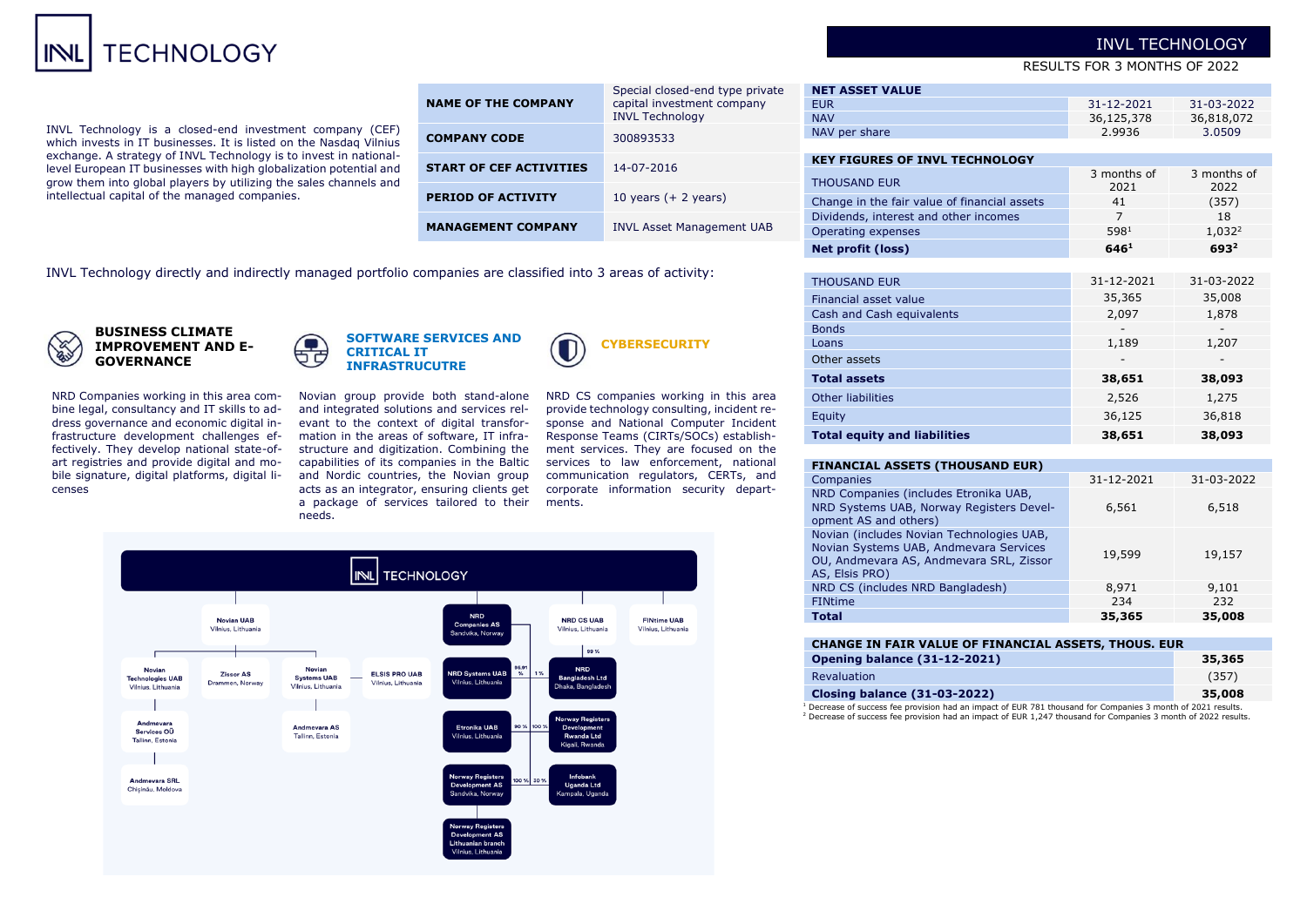**TECHNOLOGY**  $IN$ 

RESULTS FOR 3 MONTHS OF 2022

# **THE RESULTS OF INVL TECHNOLOGY PORTFOLIO COMPANIES FOR 3 MONTHS OF 2022**

**NRD Companies** is a global information technology and consulting group of companies specialized in governance and economic digital infrastructure development.

### **KEY PROFIT (LOSS) ITEMS, THOUSAND EUR**

|                          | <b>NRD Companies</b> <sup>3</sup> |                     |                           |                     |                                |                     |                     |                     |  |  |
|--------------------------|-----------------------------------|---------------------|---------------------------|---------------------|--------------------------------|---------------------|---------------------|---------------------|--|--|
|                          |                                   |                     | <b>NRD AS<sup>4</sup></b> |                     | <b>NRD Systems<sup>4</sup></b> |                     | Etronika $4$        |                     |  |  |
|                          | 3 months<br>of 2021               | 3 months<br>of 2022 | 3 months<br>2021          | 3 months<br>of 2022 | 3 months<br>of 2021            | 3 months<br>of 2022 | 3 months<br>of 2021 | 3 months<br>of 2022 |  |  |
| Revenue                  | 1,792                             | 1,694               | 1,024                     | 1,029               | 744                            | 548                 | 428                 | 485                 |  |  |
| Gross profit             | 753                               | 808                 | 376                       | 467                 | 272                            | 83                  | 162                 | 171                 |  |  |
| <b>EBITDA</b>            | 193                               | 8                   | 96                        | 140                 | 84                             | (123)               | 13                  | (2)                 |  |  |
| <b>EBIT</b>              | 126                               | (42)                | 94                        | 138                 | 58                             | (148)               | (16)                | (25)                |  |  |
| <b>Net profit (loss)</b> | 106                               | (43)                | 86                        | 128                 | 56                             | (151)               | (21)                | (19)                |  |  |

# **KEY BALANCE SHEET ITEMS, THOUSAND EUR**

|                                     | <b>NRD Companies</b> <sup>3</sup> |            |                          |                           |            |                                |                       |            |  |  |
|-------------------------------------|-----------------------------------|------------|--------------------------|---------------------------|------------|--------------------------------|-----------------------|------------|--|--|
|                                     |                                   |            |                          | <b>NRD AS<sup>4</sup></b> |            | <b>NRD Systems<sup>4</sup></b> | Etronika <sup>4</sup> |            |  |  |
|                                     | 31-12-2021                        | 31-03-2022 | 31-12-2021               | 31-03-2022                | 31-12-2021 | 31-03-2022                     | 31-12-2021            | 31-03-2022 |  |  |
| Tangible assets                     | 233                               | 196        | 4                        | 3                         | 164        | 139                            | 66                    | 55         |  |  |
| Intangible assets                   | 85                                | 73         | 14                       | 15                        | ۰          | ۰                              | 70                    | 58         |  |  |
| Other non-current assets            | 503                               | 501        | 470                      | 471                       | 16         | 16                             | 17                    | 17         |  |  |
| <b>Current assets</b>               | 6,274                             | 5,019      | 3,911                    | 3,125                     | 2,357      | 1,369                          | 1,326                 | 1,162      |  |  |
| of which cash                       | 1,359                             | 1,029      | 30                       | 124                       | 788        | 587                            | 515                   | 297        |  |  |
| <b>Total assets</b>                 | 7,095                             | 5,789      | 4,399                    | 3,614                     | 2,537      | 1,524                          | 1,479                 | 1,292      |  |  |
| Equity                              | 1,704                             | 1,650      | 796                      | 912                       | 344        | 193                            | 672                   | 653        |  |  |
| Non-current liabilities             | 257                               | 257        | $\overline{\phantom{a}}$ | ٠                         | 177        | 177                            | 80                    | 80         |  |  |
| Of which financial debt             | 190                               | 191        | ۰                        | ٠                         | 177        | 177                            | 14                    | 14         |  |  |
| <b>Current liabilities</b>          | 5,134                             | 3,882      | 3,603                    | 2,702                     | 2,016      | 1,154                          | 727                   | 559        |  |  |
| of which financial debt             | 546                               | 111        | -                        | 202                       | 494        | 71                             | 52                    | 40         |  |  |
| <b>Total liabilities and equity</b> | 7,095                             | 5,789      | 4,399                    | 3,614                     | 2,537      | 1,524                          | 1,479                 | 1,292      |  |  |

3Unaudited consolidated results of NRD Companies are presented, which includes the results of the companies submitted and the results of NRD Rwanda.

Lithuania

<sup>4</sup>The results of Etronika UAB and NRD Systems UAB and NRD AS are included into results of NRD Companies. The annual standalone financial statements for 2021 of Etronika UAB and NRD Systems UAB are<br>audited, the audit of NR

# **NRD COMPANIES GROUP REVENUE BY COUNTRY**





Others (10 countries)

#### **3 months of 2021 3 months of 2022**



- North Macedonia
- Somali
- Belize
- **Mauritius**
- Finland
- Barbados
- Estonia
- Guyana
- 
- Other (16 countries)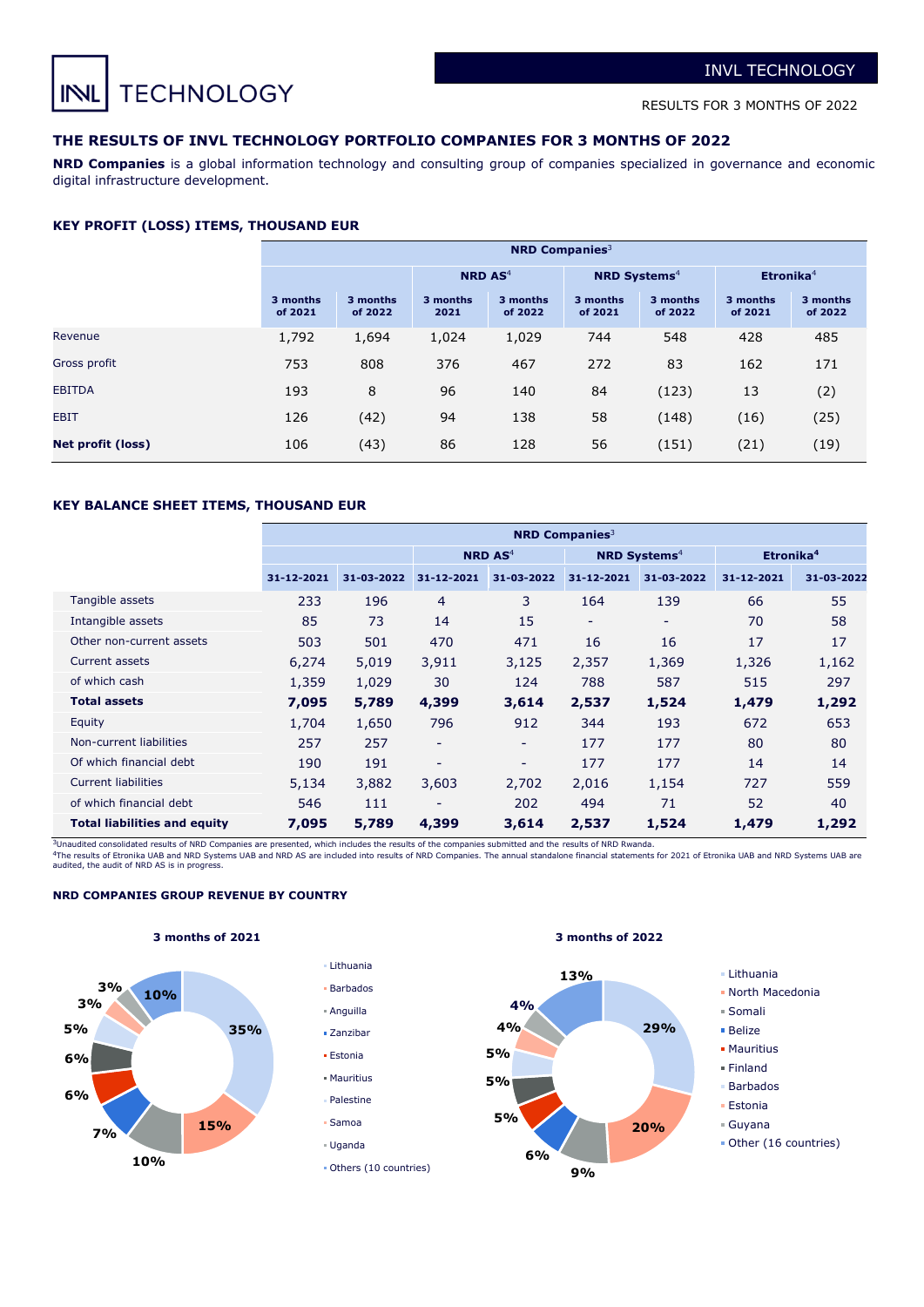

**NOVIAN** - The Novian group's companies work in software services, IT infrastructure, and digitization, offering services and solutions for developing organization's digital advantage. Novian's main areas of focus are digital transformation services, data empowerment, and artificial intelligence and robotics solutions.

# **KEY PROFIT (LOSS) ITEMS, THOUSAND EUR**

|                      | Novian $5$             |                                      |                     |                                       |                                                                          |                        |                          |                        |                         |                         |                        |                        |                                                    |                        |  |
|----------------------|------------------------|--------------------------------------|---------------------|---------------------------------------|--------------------------------------------------------------------------|------------------------|--------------------------|------------------------|-------------------------|-------------------------|------------------------|------------------------|----------------------------------------------------|------------------------|--|
|                      |                        |                                      | <b>Technologies</b> |                                       |                                                                          |                        | <b>Software services</b> |                        |                         |                         |                        |                        | <b>Media monito-</b><br>ring and digiti-<br>zation |                        |  |
|                      |                        | <b>Novian</b><br><b>Technologies</b> |                     |                                       | <b>Andmevara</b><br>Services OU/<br><b>Andmevara</b><br>SRL <sup>6</sup> |                        | <b>Novian Systems</b>    |                        | Andmevara AS            |                         |                        | <b>Elsis PRO</b>       |                                                    | <b>Zissor</b>          |  |
|                      | 3<br>months<br>of 2021 | 3<br>months<br>of 2022               | 3                   | 3<br>months months<br>of 2021 of 2022 | 3<br>months<br>of 2021                                                   | 3<br>months<br>of 2022 | 3.<br>months<br>of 2021  | 3<br>months<br>of 2022 | 3.<br>months<br>of 2021 | 3.<br>months<br>of 2022 | 3<br>months<br>of 2021 | 3<br>months<br>of 2022 | 3<br>months<br>of 2021                             | 3<br>months<br>of 2022 |  |
| Revenue              | 4,951                  | 7,597                                | 3,110               | 5,361                                 | 158                                                                      | 430                    | 729                      | 795                    | 162                     | 103                     | 643                    | 710                    | 149                                                | 198                    |  |
| Gross profit         | 1,082                  | 1,421                                | 429                 | 579                                   | 158                                                                      | 337                    | 144                      | (17)                   | 76                      | 84                      | 139                    | 257                    | 137                                                | 181                    |  |
| <b>EBITDA</b>        | 24                     | (163)                                | 177                 | 149                                   | 25                                                                       | 48                     | (35)                     | (232)                  | (18)                    | 5                       | (31)                   | (34)                   | (19)                                               | (29)                   |  |
| EBIT                 | (197)                  | (384)                                | 60                  | 27                                    | 23                                                                       | 45                     | (72)                     | (267)                  | (33)                    | (4)                     | (80)                   | (84)                   | (19)                                               | (30)                   |  |
| Net profit<br>(loss) | (275)                  | (441)                                | (2)                 | 13                                    | 17                                                                       | 32                     | (69)                     | (279)                  | (49)                    | (24)                    | (78)                   | (86)                   | (19)                                               | (32)                   |  |

# **KEY BALANCE SHEET ITEMS, THOUSAND EUR**

|                                                  | Novian <sup>5</sup> |                     |                     |                                      |                                                                   |                          |                     |                       |                     |                          |                     |                                                  |                          |                          |
|--------------------------------------------------|---------------------|---------------------|---------------------|--------------------------------------|-------------------------------------------------------------------|--------------------------|---------------------|-----------------------|---------------------|--------------------------|---------------------|--------------------------------------------------|--------------------------|--------------------------|
|                                                  |                     |                     | <b>Technologies</b> |                                      |                                                                   | <b>Software services</b> |                     |                       |                     |                          |                     | <b>Media moni-</b><br>toring and<br>digitization |                          |                          |
|                                                  |                     |                     |                     | <b>Novian</b><br><b>Technologies</b> | Andmevara<br>Services OU/<br><b>Andmevara</b><br>SRL <sup>6</sup> |                          |                     | <b>Novian Systems</b> | <b>Andmevara AS</b> |                          |                     | <b>Elsis PRO</b>                                 |                          | <b>Zissor</b>            |
|                                                  | $31 - 12 -$<br>2021 | $31 - 03 -$<br>2022 | $31 - 12 -$<br>2021 | $31 - 03 -$<br>2022                  | $31 - 12 -$<br>2021                                               | $31 - 03 -$<br>2022      | $31 - 12 -$<br>2021 | $31 - 03 -$<br>2022   | $31 - 12 -$<br>202  | $31 - 03 -$<br>2022      | $31 - 12 -$<br>2021 | $31 - 03 -$<br>2022                              | $31 - 12 -$<br>2021      | $31 - 03 -$<br>2022      |
| Tangible<br>assets                               | 1,422               | 1,518               | 1,124               | 1,191                                | 28                                                                | 25                       | 149                 | 136                   | 78                  | 69                       | 28                  | 83                                               | 12                       | 11                       |
| Intangible<br>assets                             | 2,368               | 2,332               | 48                  | 53                                   | $\overline{4}$                                                    | 4                        | 1,882               | 1,881                 | $\overline{a}$      | $\overline{\phantom{a}}$ | 434                 | 394                                              | L,                       | $\blacksquare$           |
| Other non-<br>current<br>assts                   | 1,716               | 1,688               | 234                 | 234                                  | $\blacksquare$                                                    | $\overline{\phantom{a}}$ | 1,368               | 1,364                 | $\overline{a}$      | $\overline{\phantom{a}}$ | 33                  | 33                                               | 110                      | 86                       |
| Current as-<br>sets                              | 9,521               | 8,721               | 5,667               | 4,245                                | 295                                                               | 389                      | 1,994               | 2,091                 | 95                  | 94                       | 1,089               | 1,507                                            | 397                      | 356                      |
| Of which<br>cash                                 | 2,643               | 2,044               | 1,440               | 546                                  | 111                                                               | 139                      | 424                 | 525                   | 36                  | 11                       | 357                 | 615                                              | 259                      | 206                      |
| <b>Total</b><br>assets                           |                     | 15,027 14,259       | 7,073               | 5,723                                | 327                                                               | 418                      | 5,393               | 5,472                 | 173                 | 163                      | 1,584               | 2,017                                            | 519                      | 453                      |
| Equity                                           | 4 6 4 6             | 4,260               | 2,456               | 2,469                                | 104                                                               | 134                      | 2 3 4 2             | 2 0 6 3               | (811)               | (835)                    | 332                 | 246                                              | 391                      | 333                      |
| Non-current<br>liabilities                       | 3,353               | 3,508               | 279                 | 279                                  | $\overline{\phantom{a}}$                                          | $\overline{\phantom{a}}$ | 1,389               | 1,389                 | 27                  | 27                       | 483                 | 638                                              | $\overline{\phantom{a}}$ | $\overline{\phantom{a}}$ |
| Of which<br>financial<br>debt                    | 2,622               | 2,622               | 262                 | 262                                  |                                                                   | $\overline{a}$           | 1,158               | 1,158                 | 27                  | 27                       |                     |                                                  |                          |                          |
| Current<br>liabilities                           | 7,028               | 6,491               | 4,338               | 2,975                                | 223                                                               | 284                      | 1,662               | 2,020                 | 957                 | 971                      | 769                 | 1,133                                            | 128                      | 120                      |
| Of which<br>financial<br>debt                    | 1,068               | 996                 | 420                 | 221                                  | 50                                                                | 47                       | 832                 | 938                   | 876                 | 872                      | $\blacksquare$      | $\mathbf{1}$                                     | L,                       | ٠                        |
| <b>Total</b><br><b>Liabilities</b><br>and equity | 15,027 14,259       |                     | 7,073               | 5,723                                | 327                                                               | 418                      | 5,393               | 5,472                 | 173                 | 163                      | 1,584               | 2,017                                            | 519                      | 453                      |

5Unaudited aggregated operating results of the Novian Group are presented, which include the results of the presented companies and the results of UAB Novian. The value of investments in subsidiaries has been eliminated in aggregating the balance sheet items. The annual standalone financial statements for 2021 of Novian Systems UAB and Zissor<br>AS are audited. The audit of standalone financial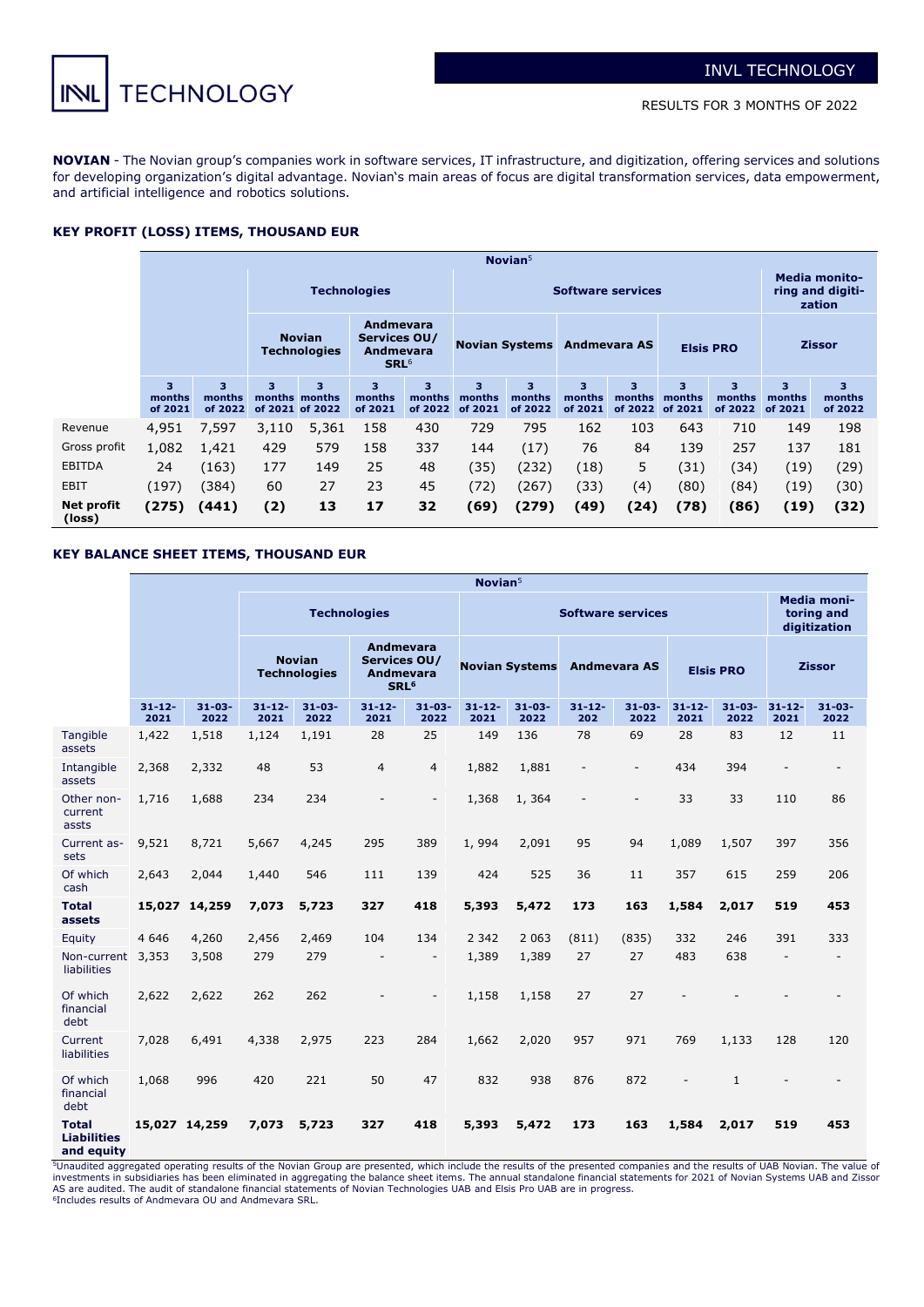

# **NOVIAN GROUP REVENUE BY COUNTRY**